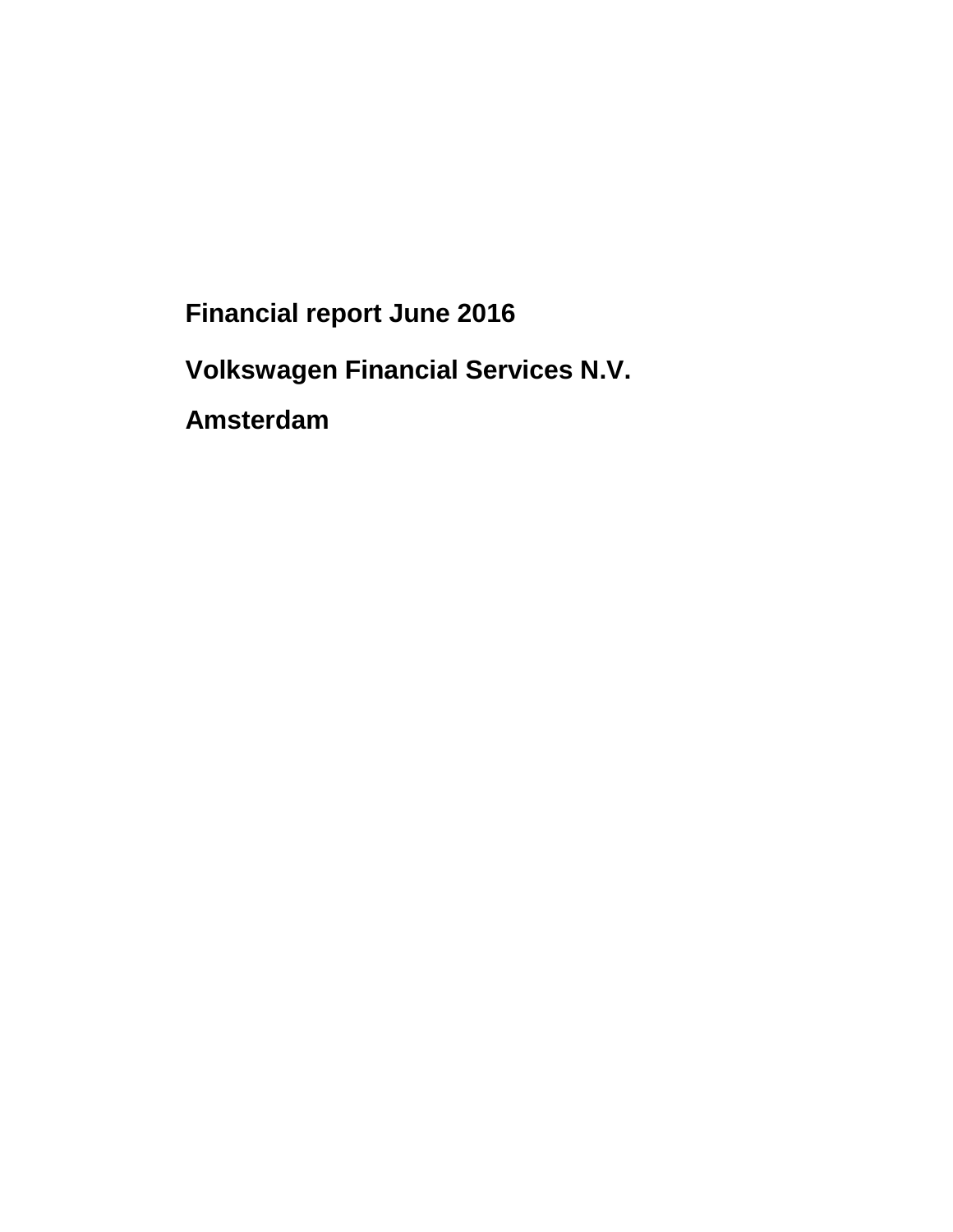#### **Management report**

Volkswagen Financial Services N.V. ('FSNV' or 'the company') is one of the funding vehicles of Volkswagen Financial Services AG, Brunswick (FSAG) and its subsidiaries. FSNV raises funds from the capital markets by issuing notes and lends the proceeds on to Group and Joint Venture companies. Basis for the issuing activities are the  $\epsilon$  25 billion Debt Issuance Programme that adheres to the European Prospective Directive Standards and  $a \in \{10\}$  billion Multi Currency Commercial Paper Programme. All issues are guaranteed by the parent company FSAG. As per 30.6.2016 according to Moody`s, FSAG`s rating is set to P-1 (short term) and A1 (long term) with a negative outlook. Standard & Poor`s assessed FSAG`s creditworthiness as A-2 (short term) and BBB+ (long term) with a negative outlook.

Besides these programmes FSNV can utilize several uncommitted revolving credit facilities with international banks. This grants more flexibility in providing the Volkswagen group with small volumes and/or frequent tranches of funds if required.

Under the CP Programme the company placed 47 issues with a total € equivalent of 1,4 billion. The proceeds of these issues have been granted to the Volkswagen Financial Services Group companies.

The company redeemed DIP issues with a total € equivalent of 885 million and CP issues with a total € equivalent of 876 million.

The financing activities are carried out in different currencies and interest terms. To avoid currency and interest risks, the company concludes interest- and currency swaps. The main business risks of FSNV are interest rate risk, currency risk, liquidity risk and credit risk. The Supervisory Board has set limits to restrict those risks. FSNV uses adequate tools to assess and to monitor them.

European Union regulations transformed into Dutch Law require the presentation of half year balance sheet figures in comparison to year-end figures of the previous year. Income statement figures compare the half year result with the corresponding half year result of the previous year

Interest income of € 10,6 million in the first half of 2015 decreased to € 8,8 million in the first half of 2016. Result after taxes added up to € 5,6 million in the first six months of 2016 (2015: € 7,3 million)

For the whole year 2016 we expect a continuation of the first six months' level with regard to FSNV´s business volume. Interest income and result after taxes are expected to be lower than the 2015 figures.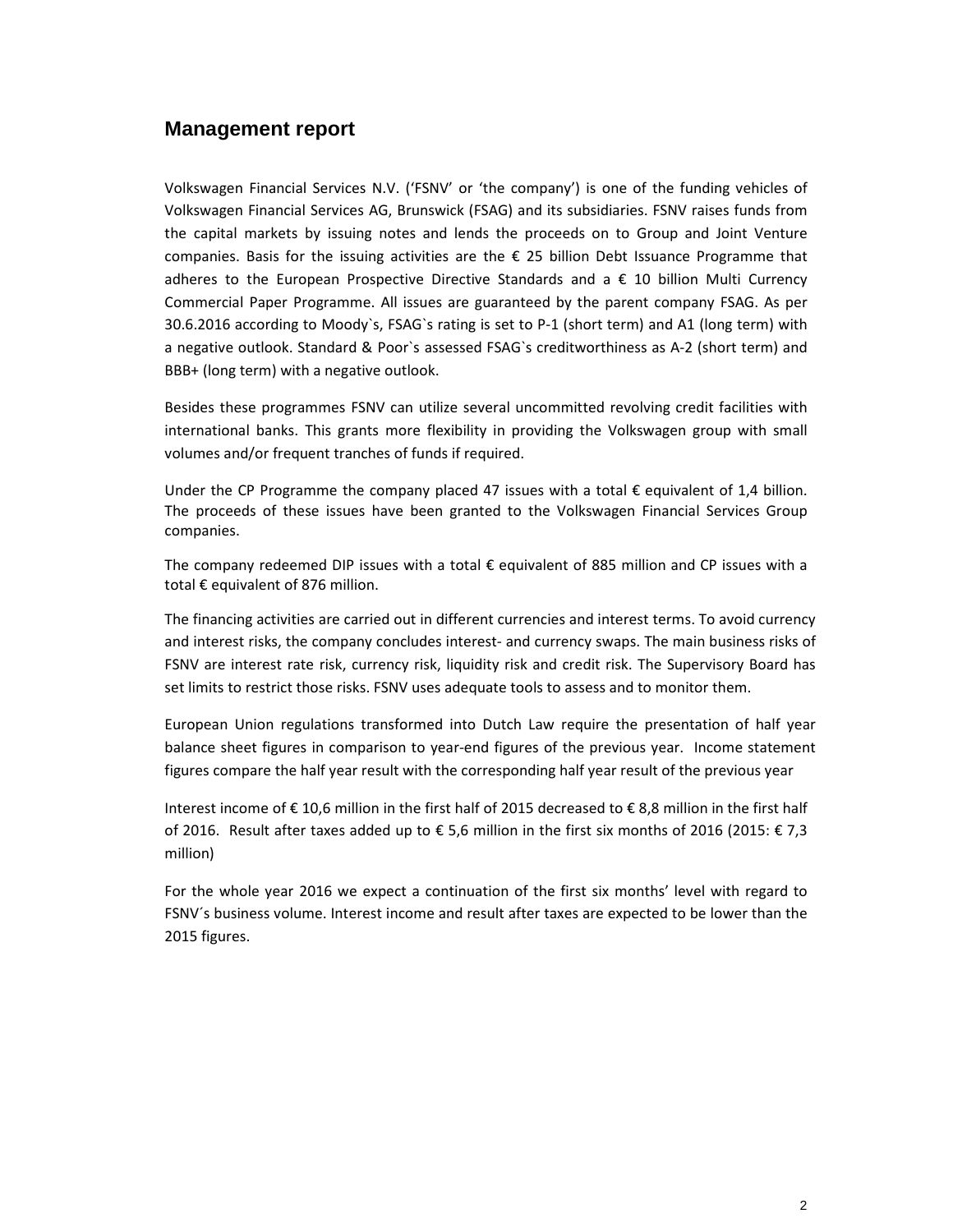In September 2015 the California Air Resources Board (CARB) and the US Environmental Protection Agency (EPA) publicly announced that irregularities in relation to nitrogen oxide emissions had been discovered in emissions tests on certain vehicles with Volkswagen Group Diesel engines. Violations of US environmental laws had occurred as a result. On September 22nd, 2015 the Volkswagen Group announced that around 11 million vehicles worldwide with type EA189 diesel engines were affected. Volkswagen is working to resolve the irregularities with technical measures.

The majority of FSNV's borrowers have either financed cars with affected diesel engines or have them in their leased car inventory. The Management Board and the Supervisory Board of FSNV discussed the issue and came to the conclusion that investors and the financial markets assess the risks FSNV is exposed to on the background of the guarantee by FSAG, since investors have full recourse to FSAG. FSNV Management has also assessed the impact of the "diesel emission issue" on the borrowers of FSNV by analyzing in detail the financial situation of the borrowers as well as budget forecasts and concluded that FSNV is not exposed to higher credit risk. This is further evidenced by the fact that although the credit spreads in the capital markets widened for Volkswagen risk after the diesel emission revelations, the prices of listed bonds have come back and the paper trade slightly below the levels before the announcements.

As a result of the recent investigations, FSNV as an issuer may in the future face risks arising from legal disputes with investors claiming damages for alleged breaches of capital market laws.

The Management Board declares that to the best of their knowledge:

- 1. the financial statements for the first half year of 2016 give a true and fair view of the assets, the liabilities, the financial position and the results of the company; and
- 2. the management report gives a true and fair view of the company's situation as at the balance sheet date, the events that occurred during the first half year and the risks to which the company is exposed.

Amsterdam, 29- July 2016 **Amsterdam**, 29- July 2016 Thomas Fries, Managing Director

Original has been signed by

Bernd Bode, Managing Director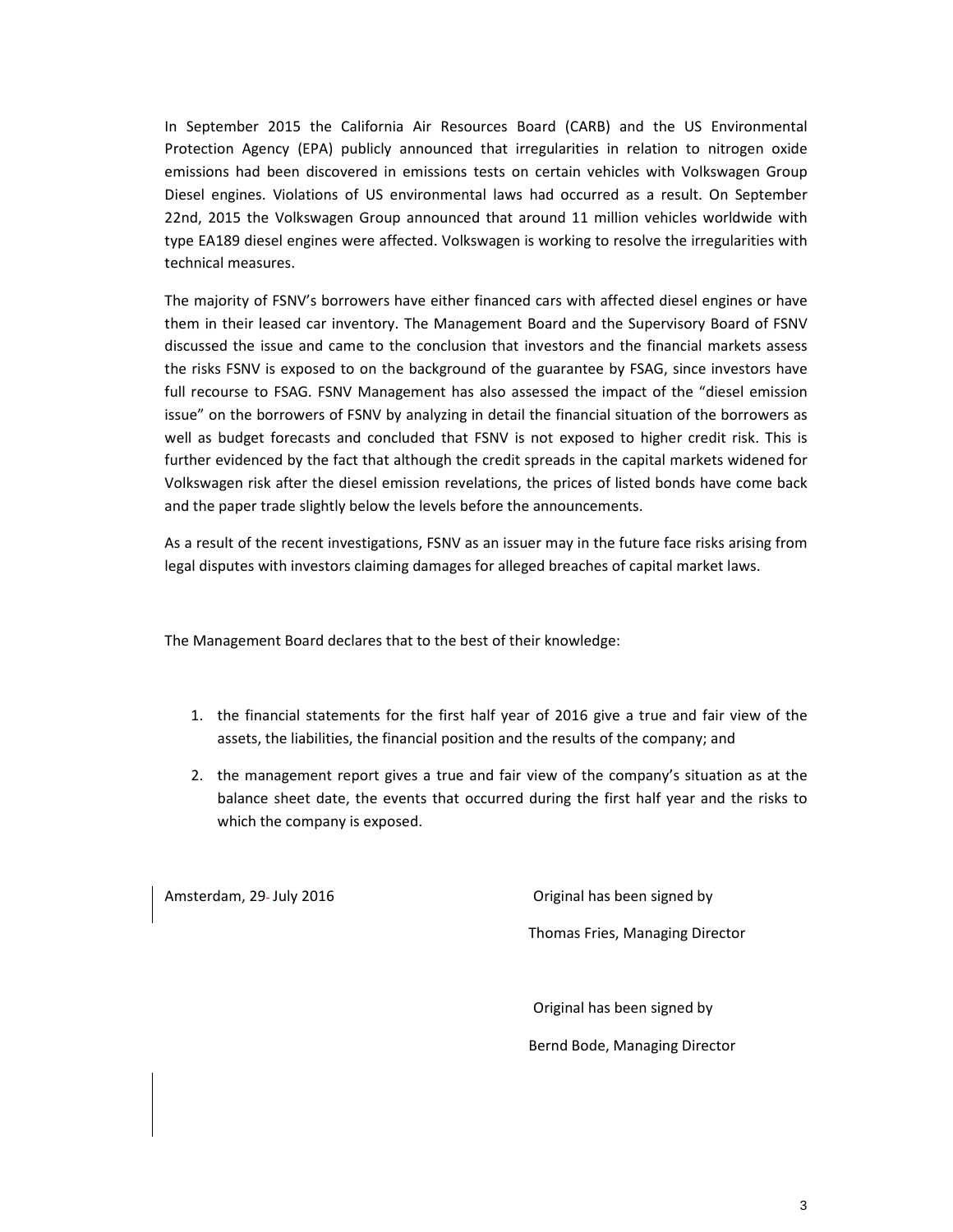# **Balance sheet as at 30 June 2016**

### **(unaudited)**

|                                                                                                           |                                 | 30 June 2016   |                                 | 31 December 2015 |  |
|-----------------------------------------------------------------------------------------------------------|---------------------------------|----------------|---------------------------------|------------------|--|
| Assets                                                                                                    | EUR'000                         | <b>EUR'000</b> | <b>EUR'000</b>                  | <b>EUR'000</b>   |  |
| <b>Fixed assets</b>                                                                                       |                                 |                |                                 |                  |  |
| Financial fixed assets:<br>Shares in participations                                                       | 1                               |                | 1                               |                  |  |
| Loans to Volkswagen group<br>Companies                                                                    | 3,838,636                       |                | 5,135,842                       |                  |  |
| Loans to joint ventures of the<br>Volkswagen group                                                        | 214,541                         |                | 372,402                         |                  |  |
| <b>Total fixed assets</b>                                                                                 |                                 | 4,053,178      |                                 | 5,508,245        |  |
| <b>Current assets</b><br>Receivables due from<br>Volkswagen group companies<br>Receivables due from joint | 2,835,662                       |                | 2,618,109                       |                  |  |
| ventures of the Volkswagen<br>group                                                                       | 1,210,739                       |                | 1,009,109                       |                  |  |
| Loans to external parties<br>Other assets<br>Prepaid and deferred charges<br>Cash at banks and in hand    | 500<br>40,399<br>6,278<br>2,536 |                | 500<br>36,711<br>7,807<br>1,495 |                  |  |
| <b>Total current assets</b>                                                                               |                                 | 4,096,114      |                                 | 3,673,731        |  |
| <b>Total assets</b>                                                                                       |                                 | 8,149,292      |                                 | 9,181,976        |  |
|                                                                                                           |                                 |                |                                 |                  |  |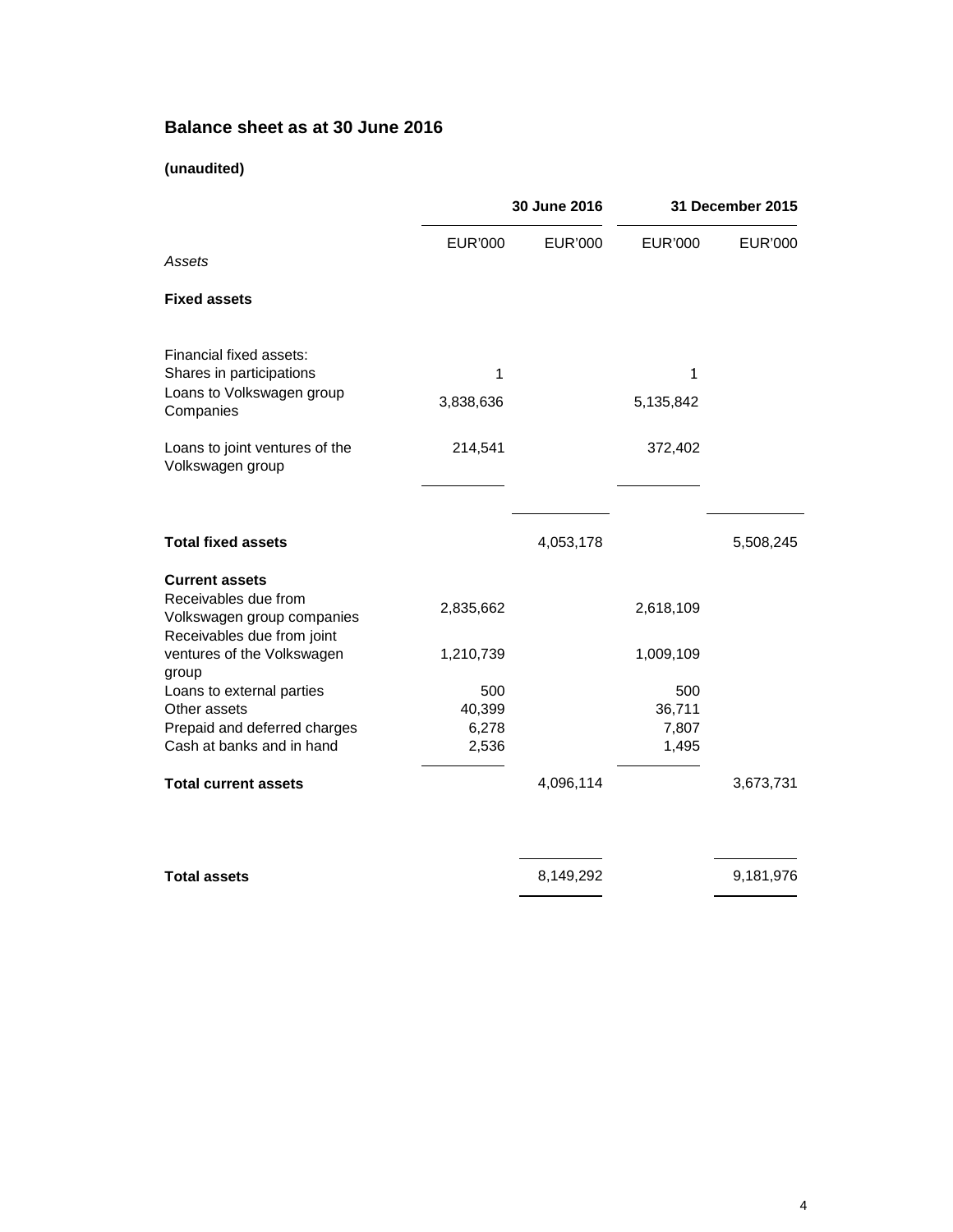### **(unaudited)**

|                                                                                                                                                         | 30 June 2016                                            |                | 31 December 2015                                    |                |
|---------------------------------------------------------------------------------------------------------------------------------------------------------|---------------------------------------------------------|----------------|-----------------------------------------------------|----------------|
| Shareholder's equity and<br>liabilities                                                                                                                 | <b>EUR'000</b>                                          | <b>EUR'000</b> | <b>EUR'000</b>                                      | <b>EUR'000</b> |
| <b>Shareholder's equity</b><br>Share capital<br>Share premium reserve<br>Retained earnings<br>Current earnings                                          | 454<br>735,000<br>112,080<br>5,563                      |                | 454<br>1,096,000<br>112,081                         |                |
| Total shareholder's equity                                                                                                                              |                                                         | 853,097        |                                                     | 1,208,535      |
| <b>Long-term liabilities</b><br><b>Bonds</b><br>Liabilities to Volkswagen group<br>companies                                                            | 2,279,892<br>1,456,906                                  |                | 2,929,868<br>2,362,012                              |                |
| <b>Total long-term liabilities</b>                                                                                                                      |                                                         | 3,736,798      |                                                     | 5,291,880      |
| <b>Current liabilities</b><br><b>Bonds</b><br>Commercial papers<br>Liabilities to Volkswagen group<br>companies<br>Other liabilities<br>Deferred income | 1,174,970<br>1,125,135<br>1,180,660<br>45,486<br>33,146 |                | 1,781,646<br>509,296<br>317,329<br>61,808<br>11,482 |                |
| <b>Total current liabilities</b>                                                                                                                        |                                                         | 3,559,397      |                                                     | 2,681,561      |
| Total shareholder's equity<br>and liabilities                                                                                                           |                                                         | 8,149,292      |                                                     | 9,181,976      |